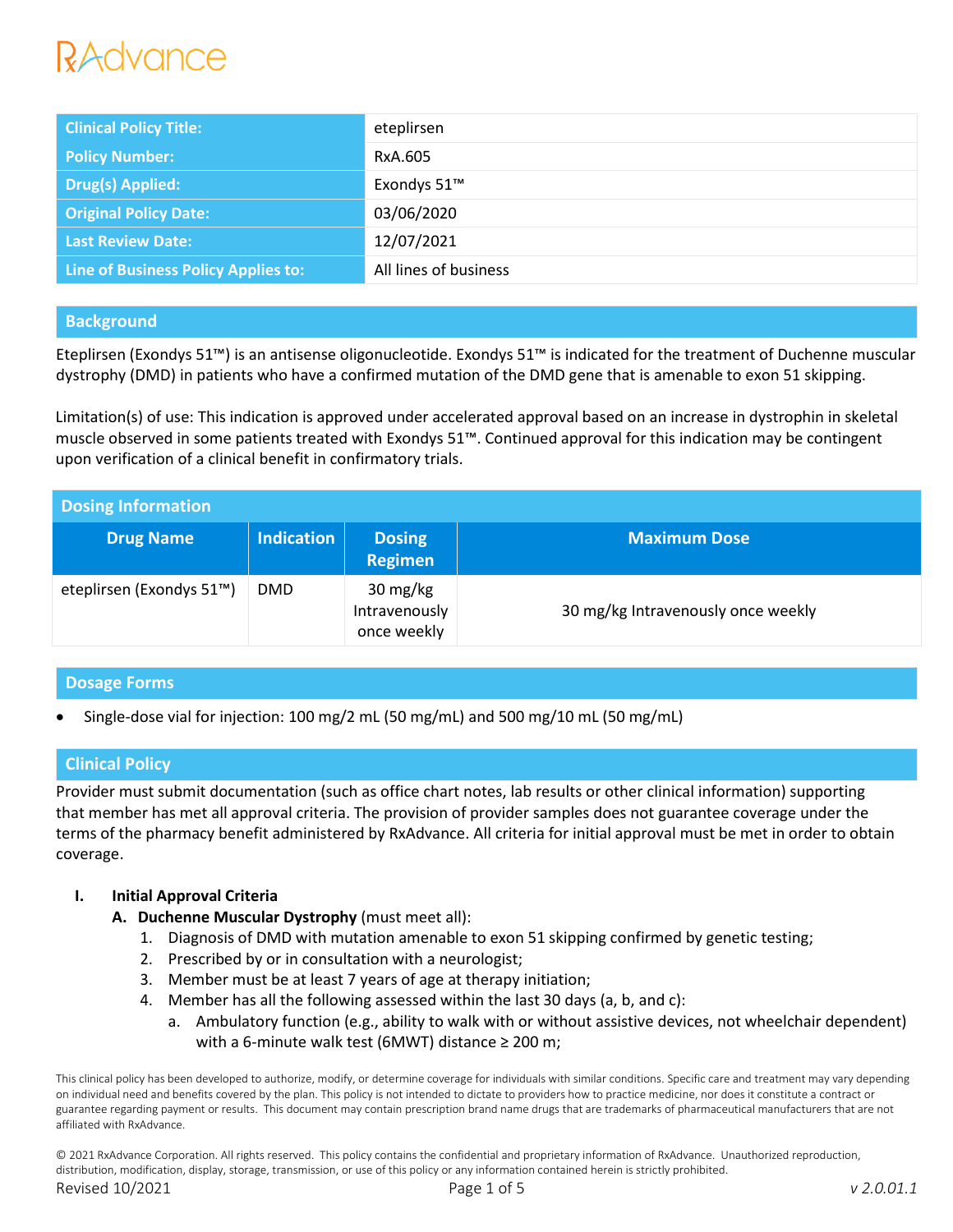

- b. Stable cardiac function with left ventricular ejection fraction (LVEF) > 40%;
- c. Stable pulmonary function with predicted forced vital capacity (FVC)  $\geq$  50%;
- 5. Inadequate response (as evidenced by a significant decline in 6MWT, LVEF, or FVC) despite adherent use of an oral corticosteroid (e.g., prednisone, Emflaza™) for ≥ 6 months, unless contraindicated or clinically significant adverse effects are experienced;
- 6. Exondys 51™ is prescribed concurrently with an oral corticosteroid, unless contraindicated or clinically significant adverse effects are experienced;
- 7. Exondys 51™ is not prescribed concurrently with other exon-skipping therapies (e.g., Vyondys 53™);
- 8. Dose does not exceed 30 mg/kg per week.

# **Approval Duration Commercial:** 6 months

**Medicaid:** 6 months

# **II. Continued Therapy Approval**

- **A. Duchenne Muscular Dystrophy** (must meet all):
	- 1. Member is currently receiving medication that has been authorized by RxAdvance, or member has previously met initial approval criteria listed in this policy;
	- 2. Member is responding positively to therapy as evidenced by all of the following assessed within the last 30 days (a, b, and c):
		- a. Ambulatory function (e.g., ability to walk with or without assistive devices, not wheelchair dependent) with a 6-minute walk test (6MWT) distance ≥ 200 m;
		- b. Stable cardiac function with LVEF > 40%;
		- c. Stable pulmonary function with predicted FVC  $\geq$  50%;
	- 3. Exondys 51™ is prescribed concurrently with an oral corticosteroid, unless contraindicated or clinically significant adverse effects are experienced;
	- 4. Exondys 51™ is not prescribed concurrently with other exon-skipping therapies (e.g., Vyondys 53);
	- 5. If request is for a dose increase, new dose does not exceed 30 mg/kg per week.

#### **Approval Duration**

**Commercial:** 6 months

**Medicaid:** 6 months

#### **Appendices**

#### **APPENDIX A: Abbreviation/Acronym Key**

6MWT: 6-minute walk test DMD: Duchenne muscular dystrophy FDA: Food and Drug Administration LVEF: Left ventricular ejection fraction FVC: Forced vital capacity

#### **APPENDIX B: Therapeutic Alternatives**

Below are suggested therapeutic alternatives based on clinical guidance. Please check drug formulary for preferred agents and utilization management requirements.

| <b>Drug Name</b> | <b>Dosing Regimen</b>                                                                                                                                        | <b>Dose Limit/Maximum Dose</b> |
|------------------|--------------------------------------------------------------------------------------------------------------------------------------------------------------|--------------------------------|
| prednisone*      | 0.75 mg/kg/day orally. If side effects (e.g., weight<br>gain and Cushingoid facial appearance) outweigh<br>benefits on muscle strength and function, gradual | Based on weight                |

© 2021 RxAdvance Corporation. All rights reserved. This policy contains the confidential and proprietary information of RxAdvance. Unauthorized reproduction, distribution, modification, display, storage, transmission, or use of this policy or any information contained herein is strictly prohibited. Revised 10/2021 Page 2 of 5 *v 2.0.01.1*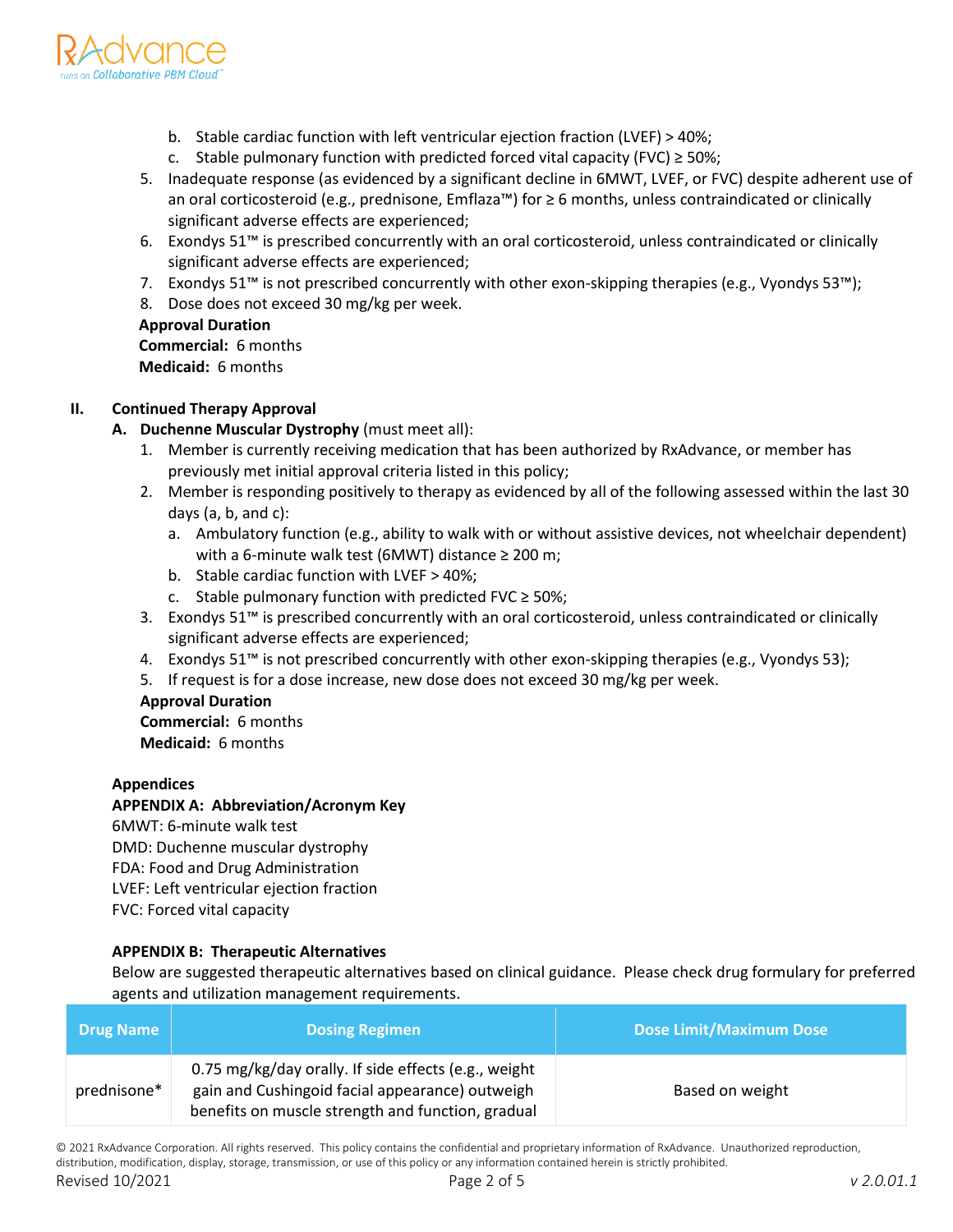

|          | dose reduction to as low as 0.3 mg/kg/day orally<br>can still be beneficial |                |
|----------|-----------------------------------------------------------------------------|----------------|
| Emflaza™ | 0.9 mg/kg orally once daily                                                 | 0.9 mg/kg/dose |

Therapeutic alternatives are listed as generic (Brand name®) when the drug is available by both generic and brand, Brand name® when the drug is available by brand only and generic name when the drug is available by generic only.

### **APPENDIX C: Contraindications/Boxed Warnings**

- Contraindication(s):
	- o None reported
- Boxed Warning(s):
	- o None reported

# **APPENDIX D: General Information**

 Hypersensitivity reactions, including rash and urticaria, pyrexia, flushing, cough, dyspnea, bronchospasm, and hypotension, have occurred in patients who were treated with Exondys 51™. If a hypersensitivity reaction occurs, institute appropriate medical treatment and consider slowing the infusion or interrupting the Exondys 51™ therapy.

#### **References**

- 1. Exondys 51™ Prescribing Information. Cambridge, MA: Sarepta Therapeutics, Inc; July 2020. Available at: [www.exondys51.com.](http://www.exondys51.com/) Accessed October 13, 2021.
- 2. Bushby K, Finkel R, Birnkrant DJ, et al. Diagnosis and management of Duchenne muscular dystrophy, part 1: diagnosis, and pharmacological and psychosocial management. Lancet Neurol. 2010; 9(1): 77-93. Available at: [https://pubmed.ncbi.nlm.nih.gov/19945913/.](https://pubmed.ncbi.nlm.nih.gov/19945913/) Accessed October 13, 2021.
- 3. Gloss D, Moxley RT, Ashwal S, Oskoui M. Practice guideline update summary: Corticosteroid treatment of Duchenne muscular dystrophy: Report of the Guideline Development Subcommittee of the American Academy of Neurology. Neurology. 2016; 86(5): 465-472. Available at: [https://pubmed.ncbi.nlm.nih.gov/26833937/.](https://pubmed.ncbi.nlm.nih.gov/26833937/) Accessed October 13, 2021.
- 4. Mendell JR, Rodino-klapac LR, Sahenk Z, et al. Eteplirsen for the treatment of Duchenne muscular dystrophy. Ann Neurol. 2013; 74(5): 637-647. Available at: <https://pubmed.ncbi.nlm.nih.gov/23907995/>. Accessed October 13, 2021.
- 5. Chamberlain JS. Dystrophin levels required for genetic correction of Duchenne muscular dystrophy. Basic Apply. Myol. 1997; 7(3&4): 251-255. Available at:
	- [http://citeseerx.ist.psu.edu/viewdoc/download?doi=10.1.1.588.819&rep=rep1&type=pdf.](http://citeseerx.ist.psu.edu/viewdoc/download?doi=10.1.1.588.819&rep=rep1&type=pdf) Accessed October 13, 2021.
- 6. Neri M, Torelli S, Brown S, et al. Dystrophin levels as low as 30% are sufficient to avoid muscular dystrophy in the human. Neuromuscul Disord. 2007; 17(11-12):913-8. Available at: [https://pubmed.ncbi.nlm.nih.gov/17826093/.](https://pubmed.ncbi.nlm.nih.gov/17826093/) Accessed October 13, 2021.
- 7. Califf R. Scientific dispute regarding accelerated approval for Sarepta Therapeutics' eteplirsen (NDA 206488). Center for Drug Evaluation and Research. Published September 16, 2016. Available at: [https://www.accessdata.fda.gov/drugsatfda\\_docs/nda/2016/206488Orig1s000AdminCorres.pdf.](https://www.accessdata.fda.gov/drugsatfda_docs/nda/2016/206488Orig1s000AdminCorres.pdf) Accessed October 13, 2021.
- 8. Eteplirsen, Lexi-Drug. Lexicomp. Wolters Kluwer Health, Inc. Riverwoods, IL. Accessed at: http://online.lexi.com. Accessed October 13, 2021.
- 9. Clinical Pharmacology. Tampa, FL: Elsevier, 2020. Accessed at: http://www.clinicalkey.com. Updated 2021. Accessed October 13, 2021.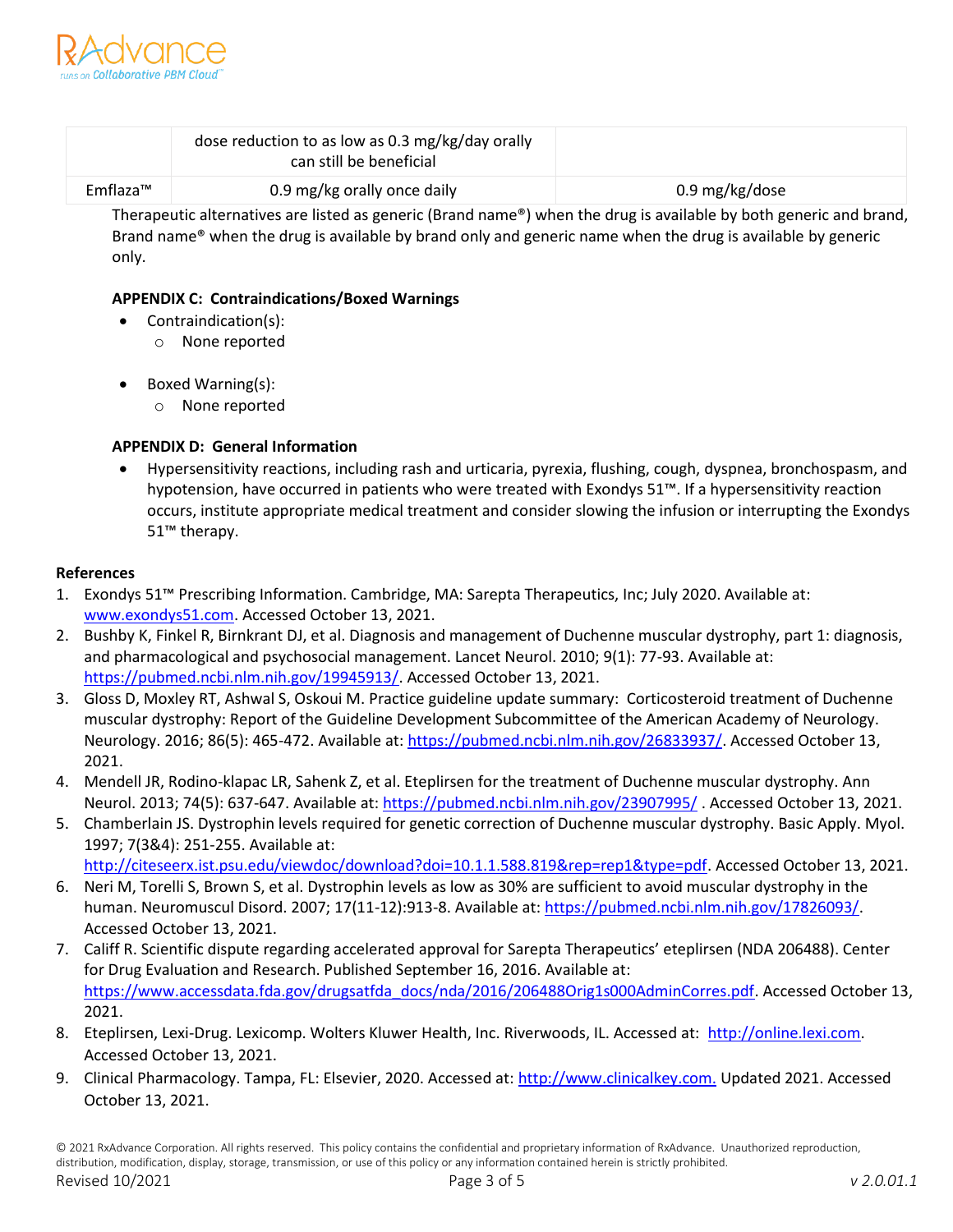

| <b>Review/Revision History</b>                                                                                                                                                                                                                                                                                                                                                                                                                                                                                                                                                                                                                                                                                                                                                                                                                                                                                                                                                                                                                                                                         | <b>Review/Revision Date</b> | <b>P&amp;T Approval Date</b> |
|--------------------------------------------------------------------------------------------------------------------------------------------------------------------------------------------------------------------------------------------------------------------------------------------------------------------------------------------------------------------------------------------------------------------------------------------------------------------------------------------------------------------------------------------------------------------------------------------------------------------------------------------------------------------------------------------------------------------------------------------------------------------------------------------------------------------------------------------------------------------------------------------------------------------------------------------------------------------------------------------------------------------------------------------------------------------------------------------------------|-----------------------------|------------------------------|
| Policy established.                                                                                                                                                                                                                                                                                                                                                                                                                                                                                                                                                                                                                                                                                                                                                                                                                                                                                                                                                                                                                                                                                    | 03/2019                     | 03/06/2020                   |
| Policy was reviewed:<br>1. Policy title table was updated: Line of<br>business policy applies was updated to<br>All lines of business.<br>Background was updated.<br>2.<br>Clinical criteria (both initial and<br>3.<br>continued) were added.<br>4. Appendix A: LVEF and FVC were added.<br>5. Appendix B was updated: Pre table<br>phrase was updated to "Below are<br>suggested therapeutic alternatives".<br>6. Appendix D: General Information was<br>added.<br>7. References were updated.                                                                                                                                                                                                                                                                                                                                                                                                                                                                                                                                                                                                       | 10/02/2020                  | 12/07/2020                   |
| Policy was reviewed:<br>1. Statement about provider sample "The<br>provision of provider samples does not<br>guarantee coverage" was added to<br>Clinical Policy.<br>Initial Approval Criteria I.A.3 age criteria<br>2.<br>was changed from "at least 13 years of<br>age" to at least 7 years".<br>3. Appendix B was updated to remove<br>"deflazacort" generic as it was not<br>available in US.<br>4. Appendix B was updated to include max<br>dose for Emflaza <sup>™</sup> from "Based on<br>weight" to "0.9 mg/kg/dose".<br>5. Appendix B was updated to include<br>dosing regimen of prednisone from<br>"0.3-0.75 mg/kg/day or 10<br>mg/kg/weekend orally" to "0.75<br>mg/kg/day orally. If side effects (e.g.,<br>weight gain and Cushingoid facial<br>appearance) outweigh benefits on<br>muscle strength and function, gradual<br>dose reduction to as low as 0.3<br>mg/kg/day orally can still be beneficial".<br>Statement about drug listing format in<br>6.<br>Appendix B is updated to "Therapeutic<br>alternatives are listed as generic (Brand<br>name®) when the drug is available by | 10/13/2021                  | 12/07/2021                   |

© 2021 RxAdvance Corporation. All rights reserved. This policy contains the confidential and proprietary information of RxAdvance. Unauthorized reproduction, distribution, modification, display, storage, transmission, or use of this policy or any information contained herein is strictly prohibited. Revised 10/2021 Page 4 of 5 *v 2.0.01.1*